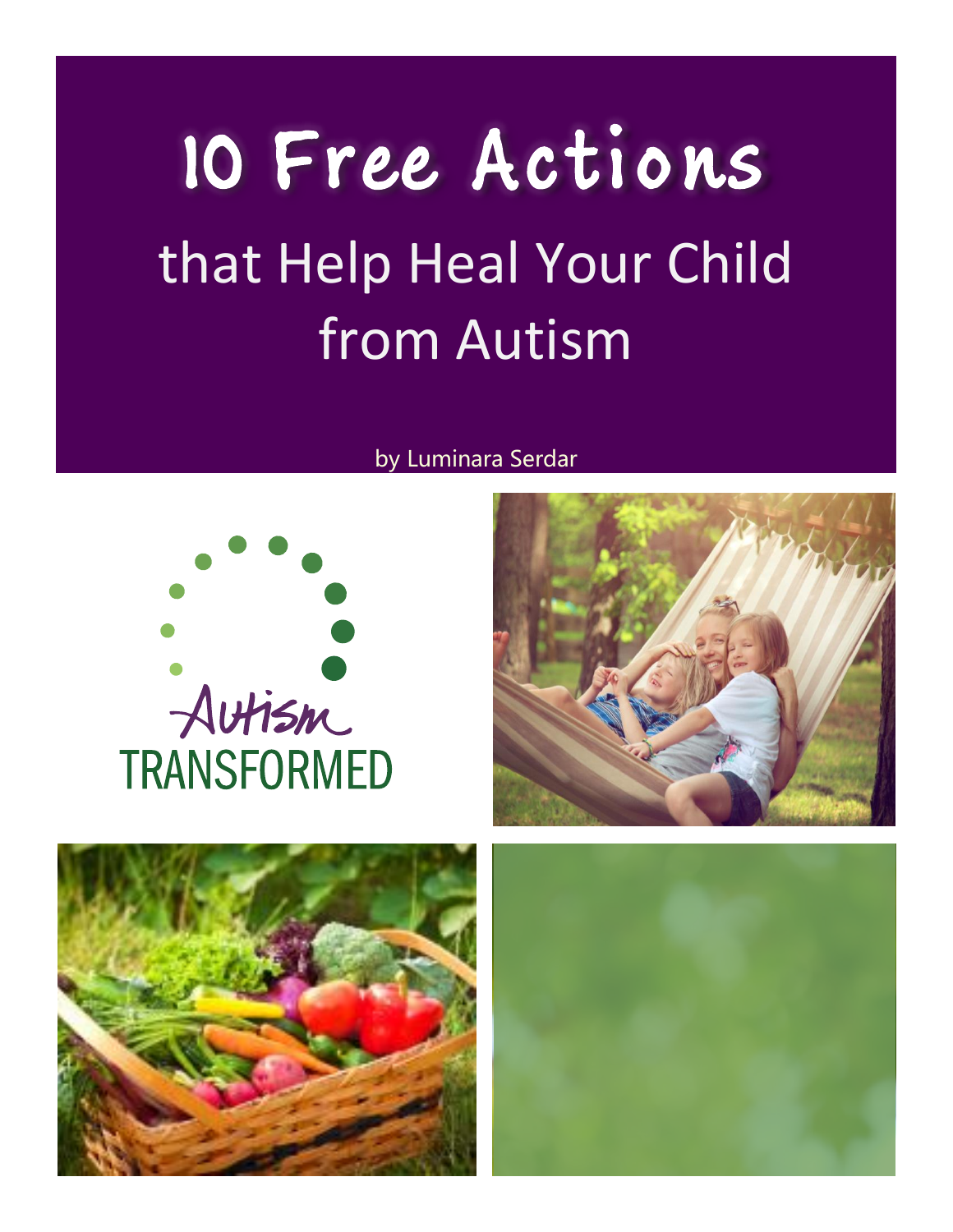



## Poop Every Day!

Yes, your child must be eliminating waste, having at least 1 and up to 3 well-formed, solid bowel movements each day.

### *Why?*  T

1

What goes in is either utilized by the body or comes out as waste.

as waste.<br>Feces waste contains:

- used bile from the gall bladder
- non-digestible fiber
- toxins that have been processed by the liver heavy metals like lead, mercury, cadmium, arsenic, aluminum, pesticides arsenic, aluminum, pesticides<br>
vaste products of the body cells that cannot be
- recycled/reused recycled/reused<br>• toxins from pathogens
	-

### **Better out than in!**



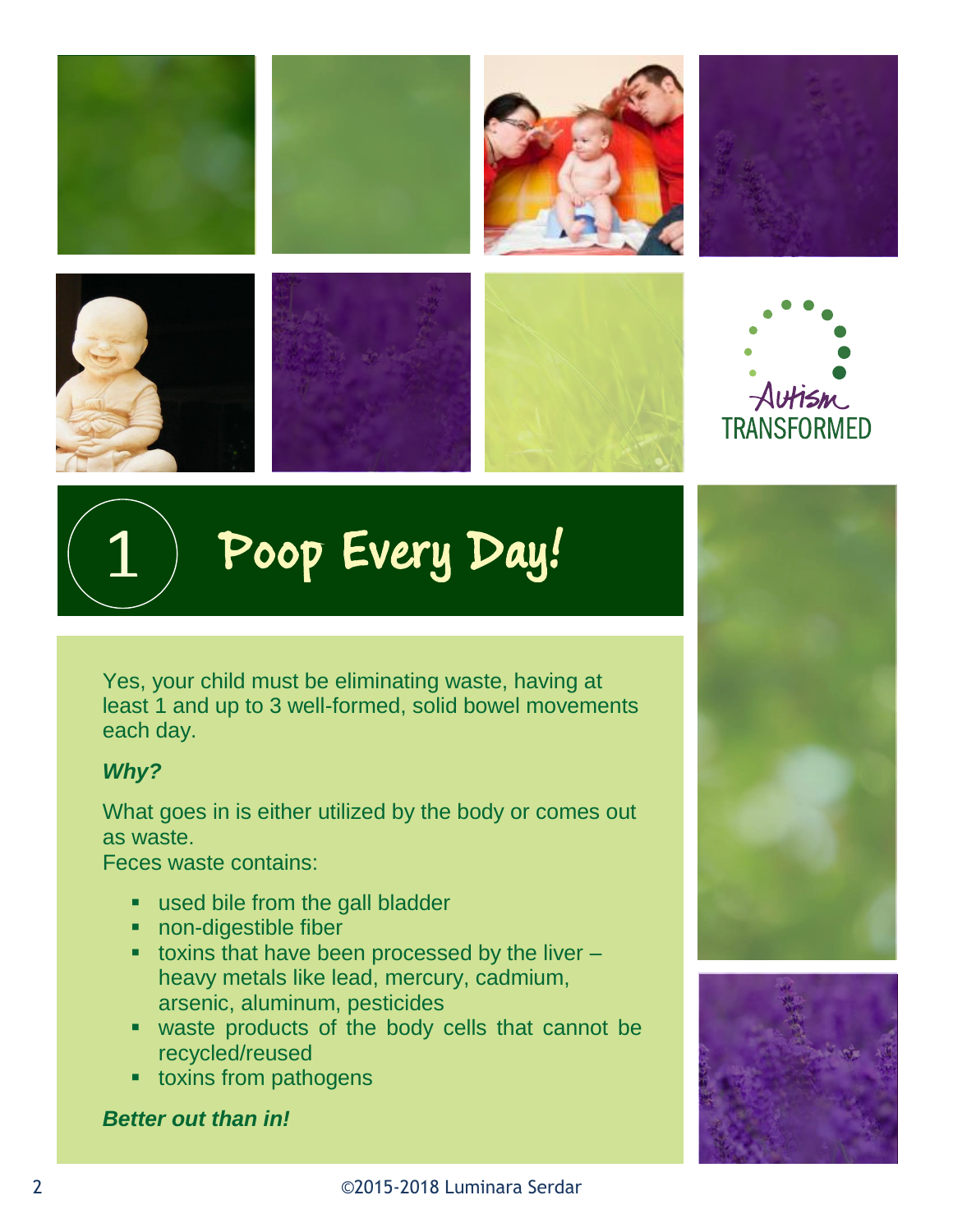### Clean the Electronics 2

plug-in alarm clock!<br>Turn off fuese et ai Get all electronics out of the bedroom, including TV, radio, and

ur sleeping. This helps autistic kids in n body repairs and heals at night. **Turn off fuses** at night while their healing process, because the





#### $2 +$ ro Js  $\boldsymbol{\Omega}$  $\overline{\phantom{a}}$ Using Wi-Fi…  $\overline{3}$  ) (4

e

Many studies\* demonstrate the harmful effects of electromagnetic frequencies (EMFs). The heart is the strongest EMF in the body. The brain also creates wave forms. Much like static on a radio station, the EMFs of the body are disrupted by external EMFs that are increasing in abundance every day.

\*[http://www.powerwatch.org.uk](http://www.powerwatch.org.uk/science/studies.asp)

## Cell Phones...

Stop carrying a **cell phone** close to your body. Put it in airplane mode or it turn off while sleeping. Don't let your kids play with your phone or ipad unless it is in airplane mode.

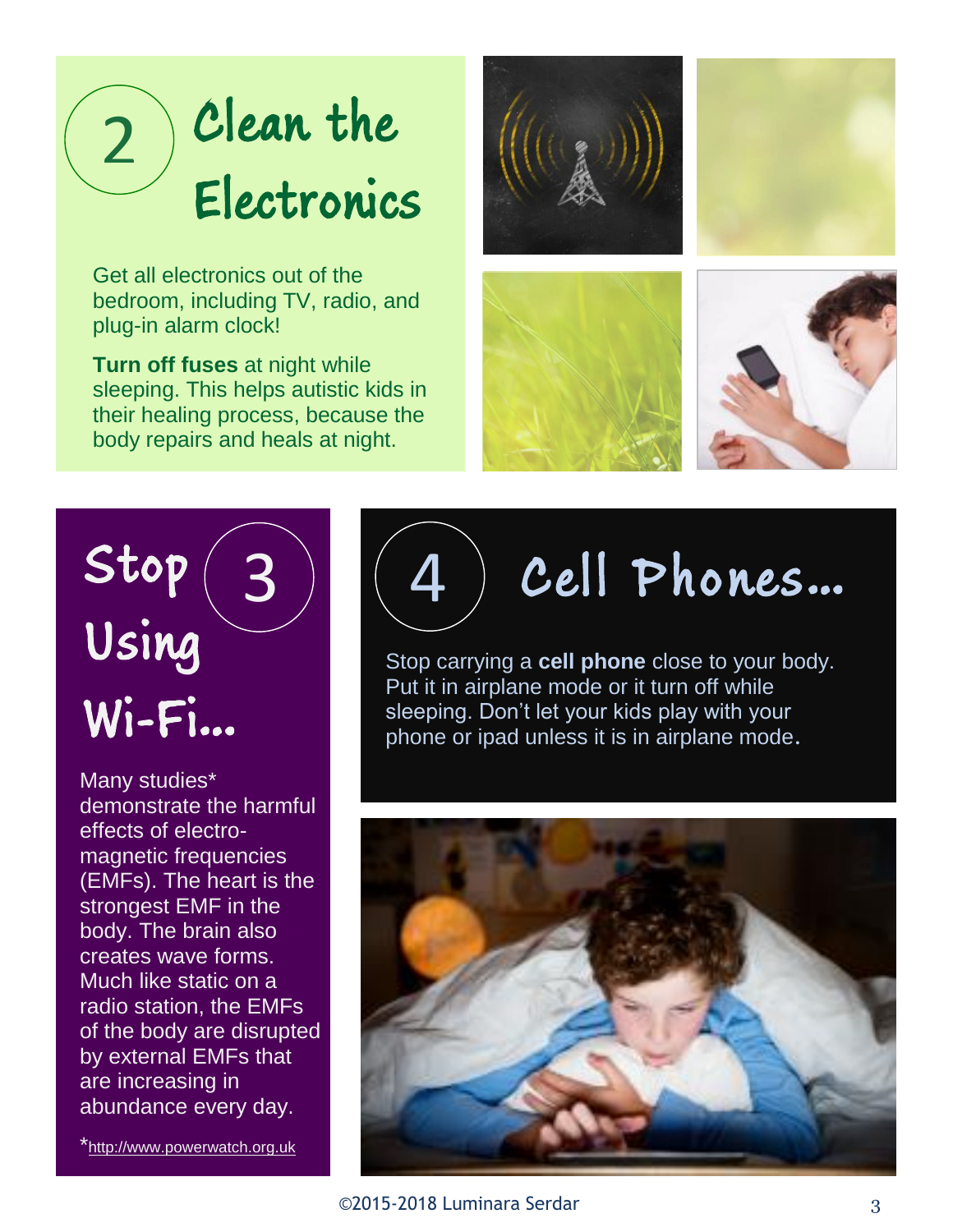### Eat Clean Foods: Go Organic







#### **Stop eating foods that have touched Roundup.**

#### *Why?*

Roundup is an herbicide applied on wheat crops just before harvest by spraying a fresh layer of the toxic chemical *glyphosate* on the grain. If you eat processed foods containing wheat, soy or high fructose corn syrup — crackers, salty snacks, protein bars, pasta, bread — you're eating glyphosate.

Glyphosate is insidious in the body. It holds on to trace minerals so your body doesn't get them. It also hugs aluminum, a very toxic metal, bringing it into the body's cells.

Glyphosate may not be the only chemical you're ingesting. Monsanto has created a new GMO soy that can withstand up to 3 different herbicides (including glyphosate) to keep Roundup-resistant weeds at bay.\*

\*Source: [www.responsibletechnology.org/](http://www.responsibletechnology.org/) usda-gives-monsanto-the-green-light/



Check [ewg.org](http://www.ewg.org/foodnews/?_ga=1.44172068.1005920075.1448390709) for the Dirty Dozen and Clean 15, the worst and safest non-organic foods to eat.



4 ©2015-2018 Luminara Serdar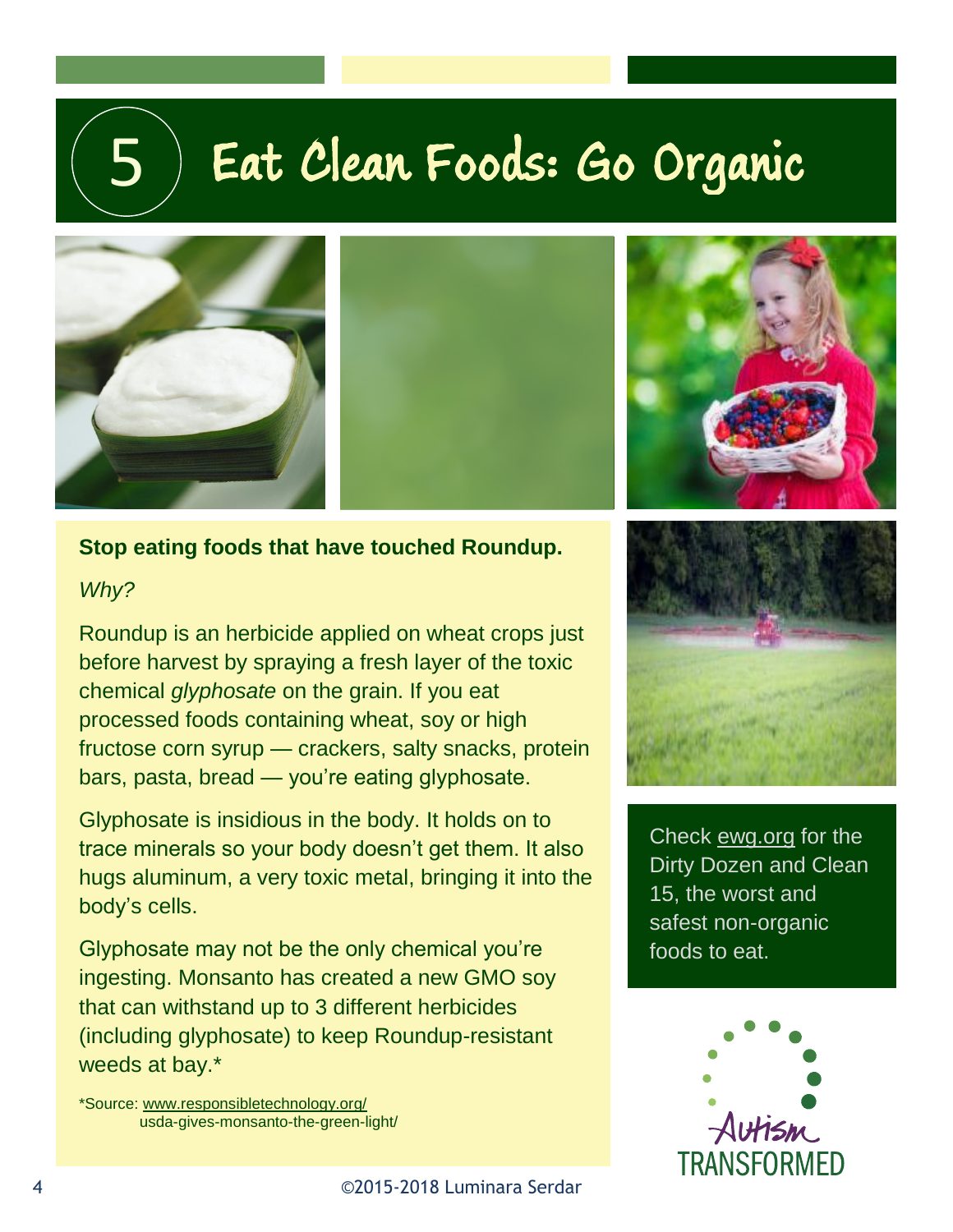### 6 Go Gluten & Dairy Free



Gluten and casein molecules, those found in wheat and dairy products, often create morphine-like substances that disturb brain chemistry and create an allergic response throughout the body.

- Try it  $-$  Go gluten and dairy free for 2 weeks and see how you feel, see how your child responds.
- Keep it up for 6 months. Be very strict, not letting any gluten or dairy touch your child's mouth. Check food labels. Better yet, eat foods that come without labels – whole fruits, veggies, beans/legumes, nuts and organic meats, including organ meats which have many factors that could help your child's organs.

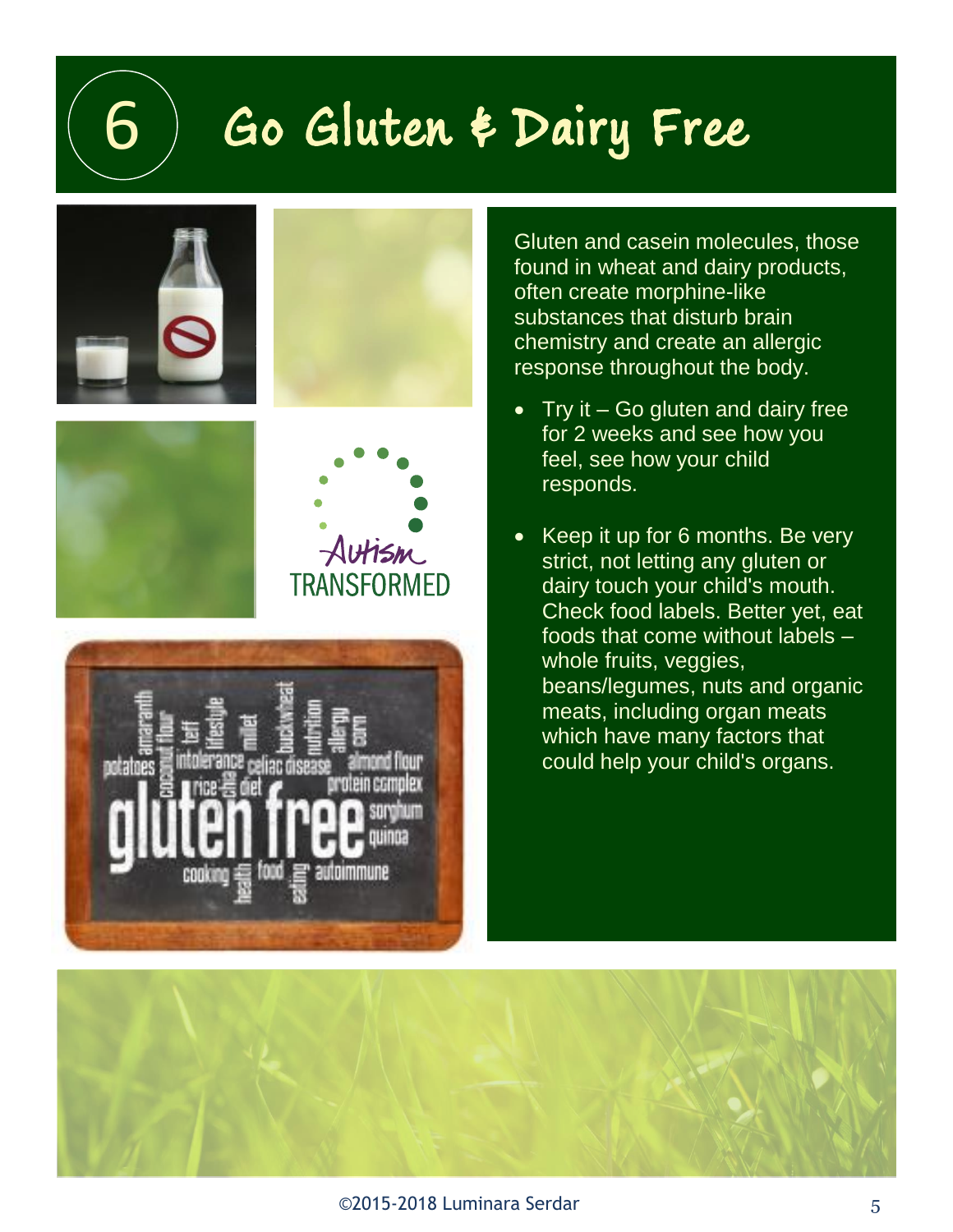Massage the Liver



Help your child's liver function by performing a simple liver compression massage that will help the liver drain toxins. Watch [this video](https://www.youtube.com/watch?v=7_RmmAS8WPE)) from Dr. Dietrich Klinghardt to learn the technique.

7

8

Be sure to speak with a qualified health practitioner to advise about giving your child intestinal binders an hour or two beforehand, as described in the video.



# Stimulate Lymph Flow

#### **Stimulate lymph flow by one of the following motions:**

- Jumping up and down on a rebounder or trampoline. (Hey, even a bed works!)
- Body brushing in upward motions with a loofah or body brush.
- Whole body tapping as seen [here.](https://www.youtube.com/watch?v=1398sgxSe0I)
- [Self neck lymph massage,](https://www.youtube.com/watch?v=geG2gAgfTmk) which helps drain toxin-containing lymph from the brain
- Lymph massage from a qualified professional or learn do to it yourself.



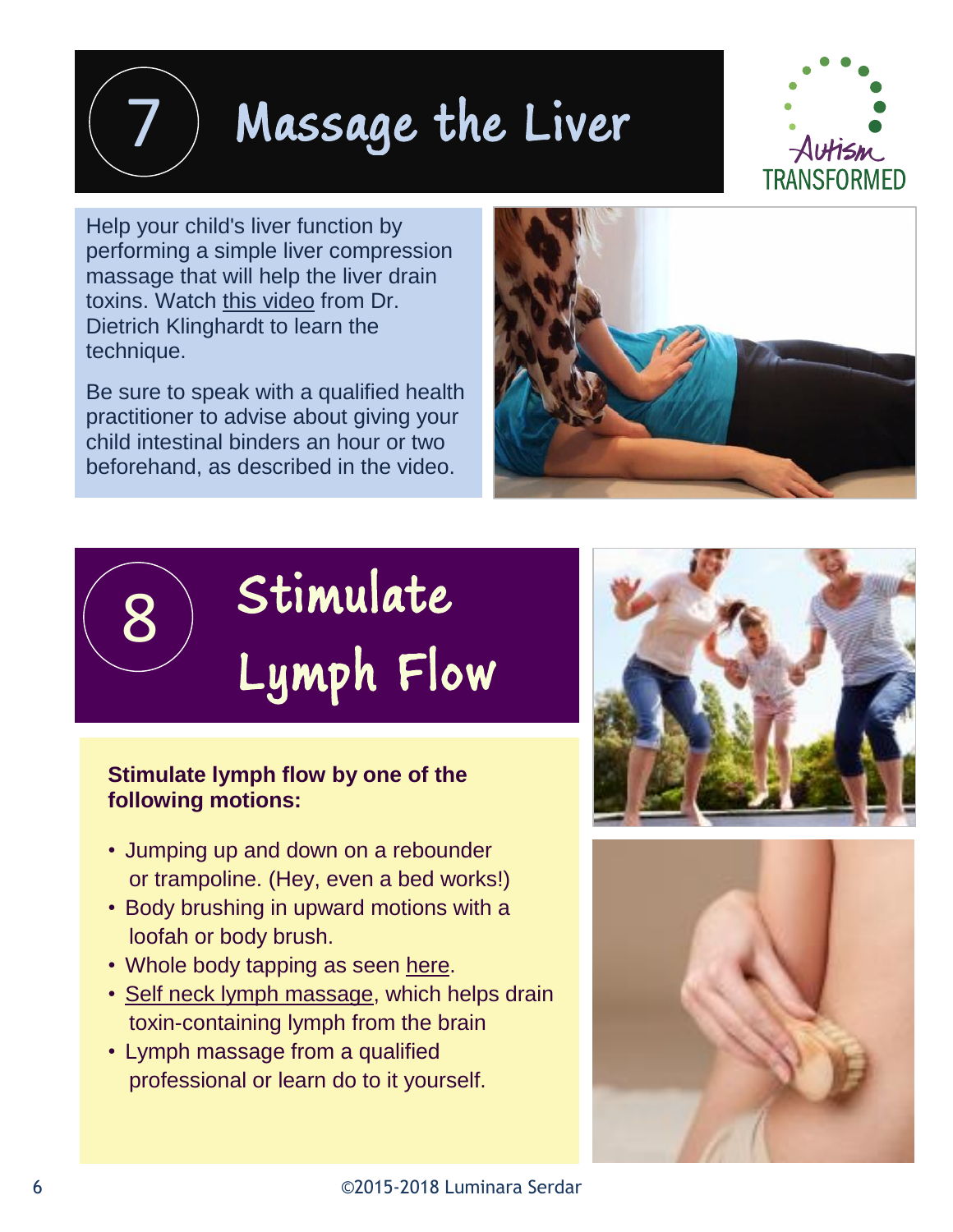### Clean the Brain of Toxins



9







While sleeping, the brain cells shrink to allow toxins to flow out of cells and into the lymphatic system of the brain, eventually draining out of the head.

Help your child's brain detox by doing a 3-minute head compression while s/he sleeps. This gentle motion is like squeezing a sponge.

Adding binders that are taken orally – chlorella, zeolite, activated charcoal – can help capture the released toxins in the gut so they do not recirculate.



Stop using petroleum based and toxin containing products – baby oil, shampoos, lotions with chemical names you cannot pronounce and "fragrance", which is a word that means a chemical produced in a lab from toxic organic chemicals. Use coconut oil, olive oil, apple cider vinegar, baking soda and other natural compounds. Don't put anything on your baby's skin that you would not put in her mouth!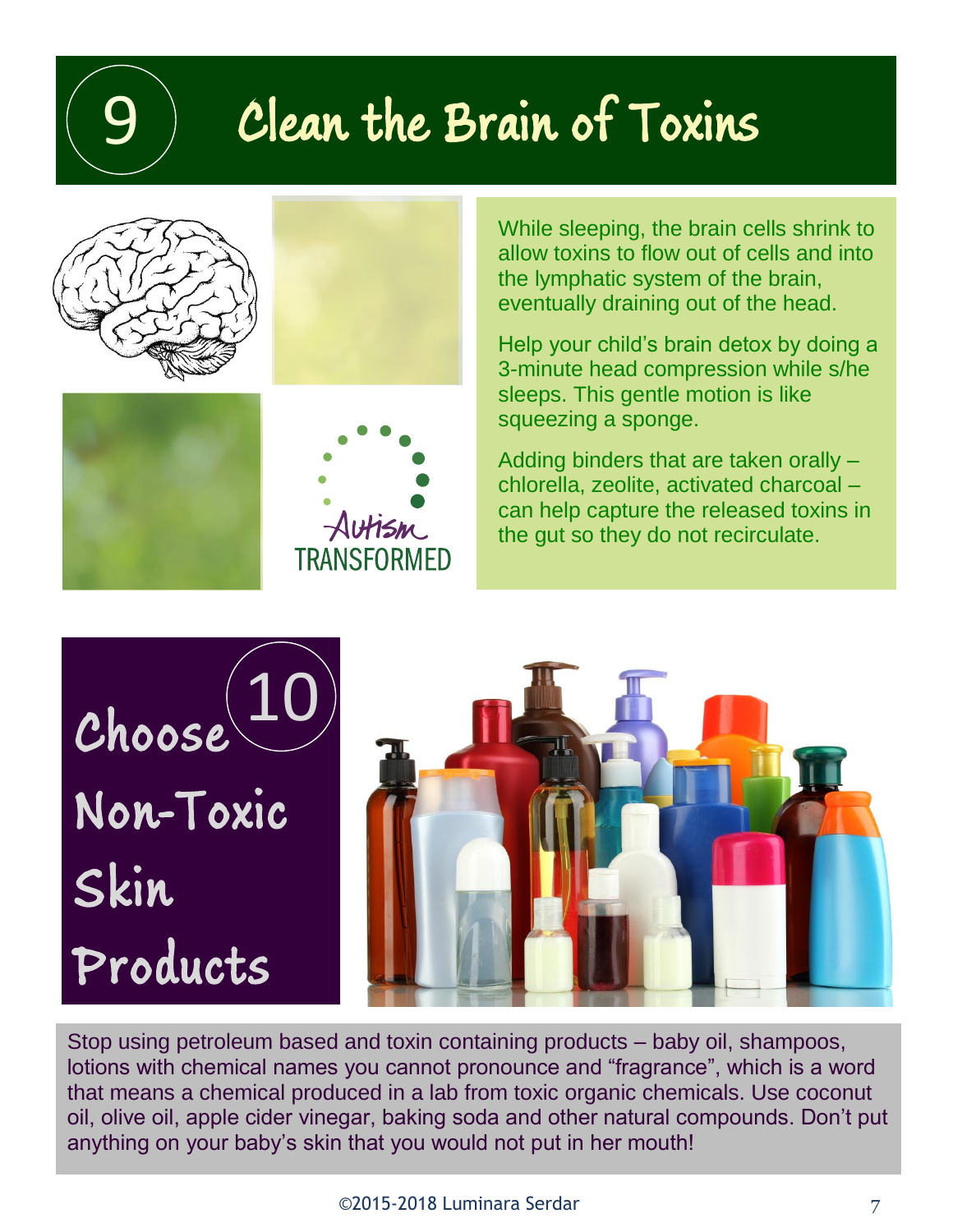## BONUS TIP #1: Connect Honestly











Talking to your child's subconscious mind while s/he sleeps could relieve their stress and allay their anxiety.

Everyone has experienced trauma or emotional upset throughout life (consider the birth process alone!), especially those who have lived through wartime, famine, accidents or other life-threatening circumstances. We adults carry the emotional residue from these experiences along with daily stressors, and our kids pick up on that.

Parent and child are energetically entwined.

A child will resonate with a parent's or ancestor's trauma, creating stress at an unconscious level. A child will also energetically feel love and support from a parent.

While your child sleeps, say (and feel) loving words. Tell them you love them. Tell them they do not need to take care of you or your stress and old emotions. Tell them to let go of all the ways they resonate with and take on your negative emotions and experiences. All the ways those have an adverse effect on their experience, their body, their mind.

Repeat as needed. And watch them shift. Make sure to take deep breaths, be in touch with your feelings and be relaxed while doing this.